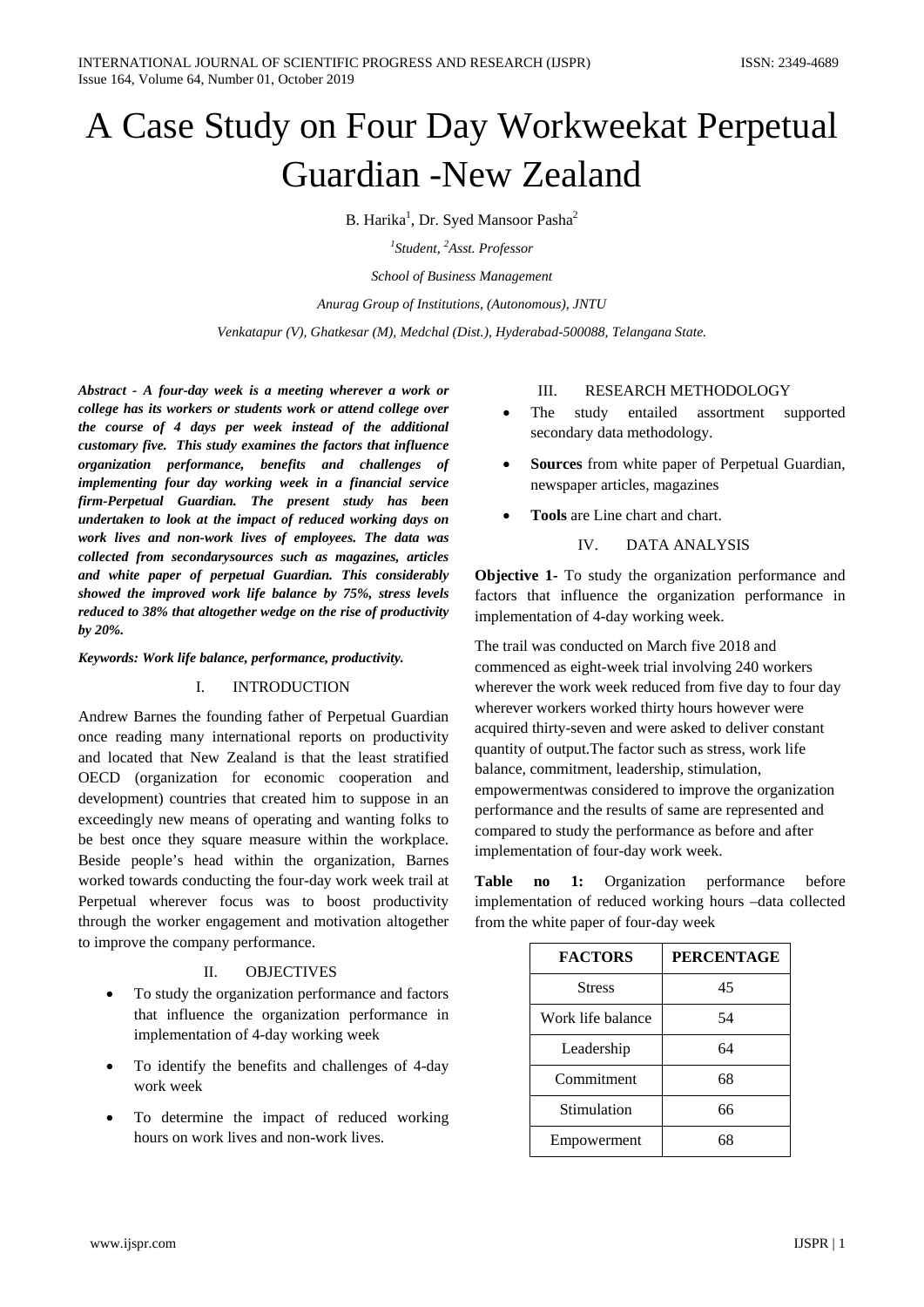Fig no 1: Graphical representation of percentage of organization performance on differentfactors on before implementation



## **Interpretation:**

From the above graph, organization performance has been showed in the percentage of different sectors on before implementation of reduced working hours

- The percentage of commitment and empowerment (68%) are same and high compared with other factors on organization performance.
- Stress levels are lowered by 45% on before implementation of reduced working hours in an organization. Work life balance has been significantly increased by 54% on before implementation of reduced working hours in an organization.

**Table no 2:** Organization performance after implementation of reduced working hoursdata collected from the white paper of four-day week

| <b>FACTORS</b>    | <b>PERCENTAGE</b> |
|-------------------|-------------------|
| <b>Stress</b>     | 38                |
| Work life balance | 78                |
| Leadership        | 82                |
| Commitment        | 88                |
| Stimulation       | 84                |
| Empowerment       | ጸና                |

**Fig no 2:** Graphical representation of percentage of organization performance on different factors on after implementation



### **Interpretation:**

From the above graph, organization performance has been showed in the percentage of different sectors on after implementation of reduced working hours

- The percentage of commitment (88%) is high compared with other factors on organization performance.
- Stress levels are lowered by 38% on after implementation of reduced working hours in an organization,work life balance has been significantly increased by 78% on after implementation of reduced working hours in an organization.

## **Objective 2- Problems and Challenges in Implementing 4 Day Work Week**

- Shorter time: Feeling of stress and pressure to finish work tasks inside a shorter timeframe, particularly for people or groups World Health Organization were experiencing larger workloads (due to the time of year, a campaign, reporting, necessities, reduced workers, etc.)
- **Work difference:** within the company everyone will a similar work thus it's a challenge to balance and conjointly to border the time or operating hours to staff a similar. Roles and responsibilities for every worker vary which can need varied work schedules.
- **Work demand:** The other challenge can be the employment as a result of there's potential that staff would possibly report problems around work demand because of doing their current employment in four days instead of in 5 days.
- If employees may manage a similar level of productivity and do therefore in four days then they ought to conjointly build different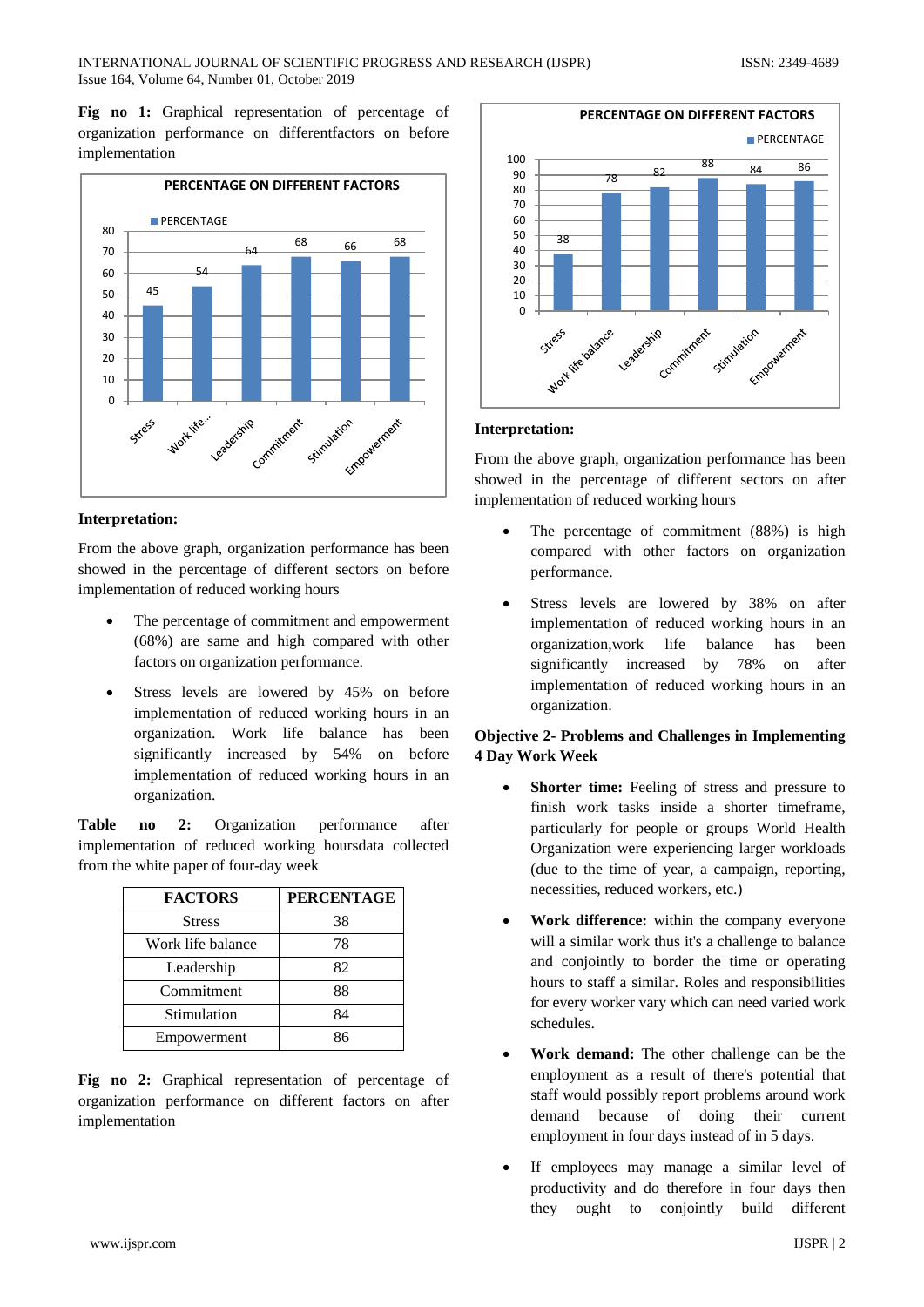alternatives for the retention of the employees or the enlisting for increased name of the corporate.

- **Cost bearing:** For additional or overtime hour's salaried staff once already work for the forty hours won't be obtainable to place in overtime to stay competitive in their fields.
- **Industry difference:** Not all the industries will participate in four-day work week as some business have to be compelled to be 24/7 or on day after day for the work business to require place.
- **Health and Safety:** A four-day week means the operating days ought to be prolonged to up to ten hours in order that it'll catch up on the time misplaced by means that of the time without work. As documented by one article on the similar topic, this might have an effect on worker safety, looking on the kind of trade. This can be because of the very fact longer hours might lead to employee fatigue, that successively may cause the amount of work-associated injuries to extend. This can be additional possible for serious machinery operators than for inactive geographical point employees.
- **Risk to client Sales and Confidence:**

One less day hebdomadally negatively have a sway on financial gain and client confidence, looking on the kind of enterprise. Customers might resent the very fact that they cannot get entry to the business enterprise on a chosen day. This might lead to them progressing to a contender business as another.

• **Family Schedules:**

Having a four-day running week place a strain on staff World Health Organization have kids. as an example, organizing service for the longer operating hours of a 10-hour day is troublesome, as may deed home terribly early particularly if staff have younger children. this might place pressure on staff and their families, that successively would negatively have an effect on the morale of the workers.

# **Objective 3- Impact of Reduced Working Hours on Work Life of Employees**

**•** Employees planning and implementing innovation in them add a productive manner inflated the main focus and presence approach towards the work and was driven to come to the work. **•** Increased level of team work and cooperative work and disposition to assist one another resulted in higher performance of the

individual worker. This light-emitting diode to the good communication, sharing of knowledge, delegation of labour, trust in folks, appreciation enabled to be reliable.

- **•** Feeling additional challenged and stirred up by their work, inflated understanding of different organisational functions, and fewer 'key person risk'. This notion of less risk was raised by some workers United Nations agency believe the organisation as an entire is additional resilient currently once confronted with sudden events, like the absence of a key person or associate degree extreme weather event.
- **•** Sense of goodwill and reciprocity towards the organisation that manifests in associate degree openness to 'go the additional mile' and trust 'what I will do to allow back'.
- **•** Benefit of an additional free day driven worker to perform higher, be additional inventive in activity their tasks, minimising absence and additionally to higher work habits with less of their time waste.
- **•** Some employee's talent variation inside a team created it troublesome for a few workers to cross-train in additional complicated roles or tasks. This exacerbated by the short fundamental quantity to arrange for the trial. This resulted in team dynamic and performance problems if reduced operating hour arrangements area unit enforced additional totally.

# **Impact of Reduced Working Hours on Non-Work Lives of Employees**

# **• Time to accomplish tasks-**

An enduring theme across all teams is that the people pay longer to accomplish tasks in their personal lives that area unit usually 'crammed in', 'put off' or' rush between' within the hum of a 5-day work schedule, satisfaction with accomplishing these personal tasks, associate degree this sense spilled over to the geographic point as an overarching feeling of motivation and productivity. The flexibility to complete chores and errands throughout the week directly improved the expertise of a weekend, as workers were 'freed up' to pay 'quality time 'with friends, family, or themselves on a weekend feeling 'less psychologically rushed'.

# **• Time to participate in family life:**

Another dominant theme has longer to participate in family life. Relations seem to own greatly enjoyed the extra support and involvement, with some workers news improved spousal and familial relationships.

## **• Time to revive and connect:**